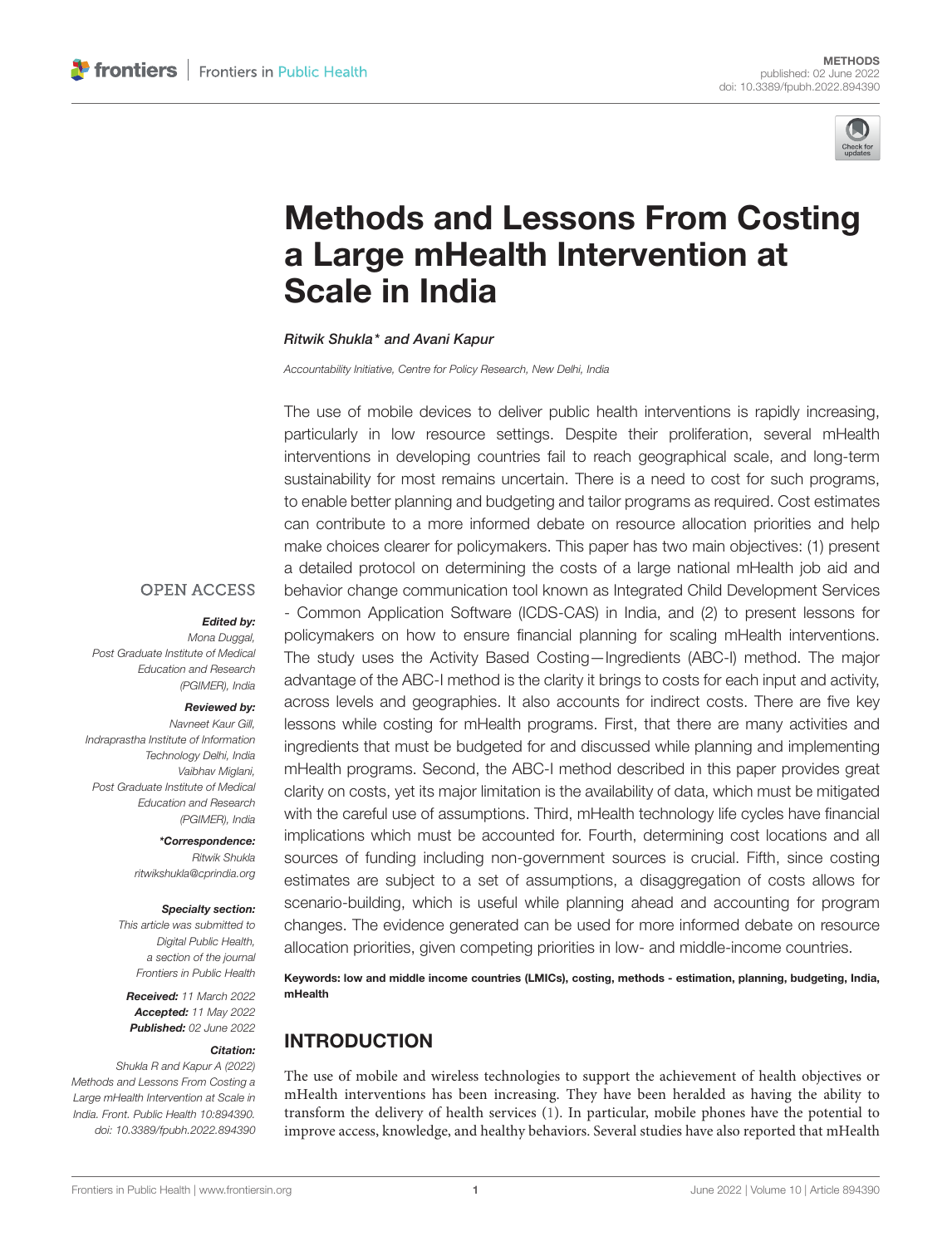interventions are cost-effective, economically beneficial, or cost saving [\(2\)](#page-8-1). Further, mHealth has found a degree of acceptability among health workers who use them as well [\(3\)](#page-8-2). Given the ever-increasing mobile phone usage in Low and Middle Income Countries (LMICs) [\(4\)](#page-8-3), the use of mobile devices to deliver public health interventions is believed to be effective, particularly in low resource settings [\(5\)](#page-8-4).

Despite their proliferation, a systematic review of mHealth interventions found that while the low cost of mobile technology enabled their adoption, successful expansion was often hampered by mechanisms for financial sustainability and a lack of data on the cost of programs at scale [\(2\)](#page-8-1). Consequently, several mHealth interventions in developing countries fail to reach geographical scale [\(2\)](#page-8-1), and long-term sustainability for most remains uncertain [\(6\)](#page-8-5). Sustainable financing is fundamental to the capacity of any mHealth project to increase its scale, yet it is often the most difficult part of the process [\(7\)](#page-8-6), especially without transferring costs to users [\(8\)](#page-8-7). Part of the problem when it comes to scaling up, for governments, is the lack of data on the cost of programs at scale [\(2\)](#page-8-1). Shortage of highquality data allowing assessments of comparative effectiveness and comparative value makes it difficult for governments to select, scale up, and integrate mHealth solutions into existing national systems [\(9\)](#page-8-8). While several pilot studies have estimated costs of pilot programs, covering countries such as Nepal [\(10\)](#page-9-0) as well as states in India such as Uttar Pradesh and Bihar [\(11,](#page-9-1) [12\)](#page-9-2), there are only limited studies that have estimated what it would cost to scale-up the program [\(13\)](#page-9-3).

In the absence of quality administrative data and given financial limitations and several competing priorities in LMICs, economic evaluations are an important tool for effective prioritization of resources [\(14\)](#page-9-4). Where programs do not have the data, resources, time or expertise to conduct a full economic evaluation, partial evaluations (sometimes referred to as "costing studies") may be undertaken to measure the costs of a single program (cost description) [\(15\)](#page-9-5). When done for costs, they can provide cost amounts, key cost drivers, resource estimates required to sustain and scale an intervention, or to develop more comprehensive economic evaluations [\(16\)](#page-9-6).

This paper attempts to strengthen the evidence base by presenting a comprehensive, bottom-up methodology on undertaking a cost evaluation of a large-scale national mHealth program. We have applied this method to cost for such an intervention in India, known as the Integrated Child Development Services-Common Application Platform (ICDS-CAS). In September 2020, the program was replaced by another application with similar aims known as Poshan Tracker (Poshan means nutrition).

# **Objectives**

This study aims to (1) present a detailed protocol on determining the costs of a large national mHealth job aid and behavior change communication tool known as ICDS-CAS in India, and (2) to present lessons for policymakers on how to ensure financial planning for scaling mHealth interventions.

There are two common starting points for any costing study. First, to develop a financial forecast for sustaining and/or expanding program activities; and second, to model the sectorwide implications of scaling up [\(17\)](#page-9-7). The methods described here solely focus on the former.

# What Was ICDS-CAS?

Launched in 2016, the ICDS-CAS program sought to improve service delivery of nutrition programs and had four key features. First, through a smartphone application, it digitized and automated 10 of the 11 service registers that frontline workers (FLWs) - known as Anganwadi Workers (AWWs) are expected to maintain (except the stock register). This information was then aggregated through a web-based dashboard at different subnational levels including block, district, state, and finally at the national level. Second, since AWWs are meant to conduct regular home visits to pregnant women and lactating mothers, it had a scheduler that helped prioritize home visits. Third, the software also contained counseling videos which could be used as a job aid. Finally, with features such as a photo capture feature and GPS capability, the application helped create channels for monitoring. AWW supervisors known as Lady Supervisors (LSs) had access to real-time data [\(18\)](#page-9-8). Between 2016–2019, over 6,00,000 out of 1.4 million community workers had been trained under the program, and INR 640 crore (or 9.1 million USD) had been spent overall as per a Right to Information request filed by the authors.

Studies have found that AWWs spend substantial amounts of time on administrative tasks [\(19\)](#page-9-9). ICDS-CAS was thus envisaged to reduce this burden. Recent evaluations have also shown that mHealth interventions such as ICDS-CAS can support gains in immediate term service delivery outcomes by enabling more ageappropriate home-visits and counseling but require longer term evaluations to improve other outcomes [\(20\)](#page-9-10).

Yet, the program was not without its challenges. A process evaluation found that impediments to roll-out included state readiness, delays in device procurement and set-up, dashboard readiness, and low data storage space [\(21\)](#page-9-11). This study builds on the findings from the process evaluation by focusing on the need for appropriate planning by analyzing costs incurred and required for all components over time.

# Outlining the Protocol

This research uses the Activity Based Costing - Ingredients(ABC-I) method which has been used in several costing studies [\(22–](#page-9-12) [24\)](#page-9-13). The activity-based costing approach aims to break down the program into a sum of activities. These activities can be described as "cost centers or Activity Based Cost-Centers (AB-CCs) which should be mutually exclusive and exhaustive". These activities are further broken down into ingredients which are combined to get total costs. The ingredients method requires three pieces of information to derive program costs. (1) list of inputs, (2) the quantities of the inputs used to realize the program, and (3) the cost per unit of an input. In the method described subsequently, these approaches are combined. The output is a detailed cost matrix, which can be used in many ways.

# Possible Applications

Resources are typically scarce in LMICs, and any expenditure at scale requires careful prioritization between competing needs.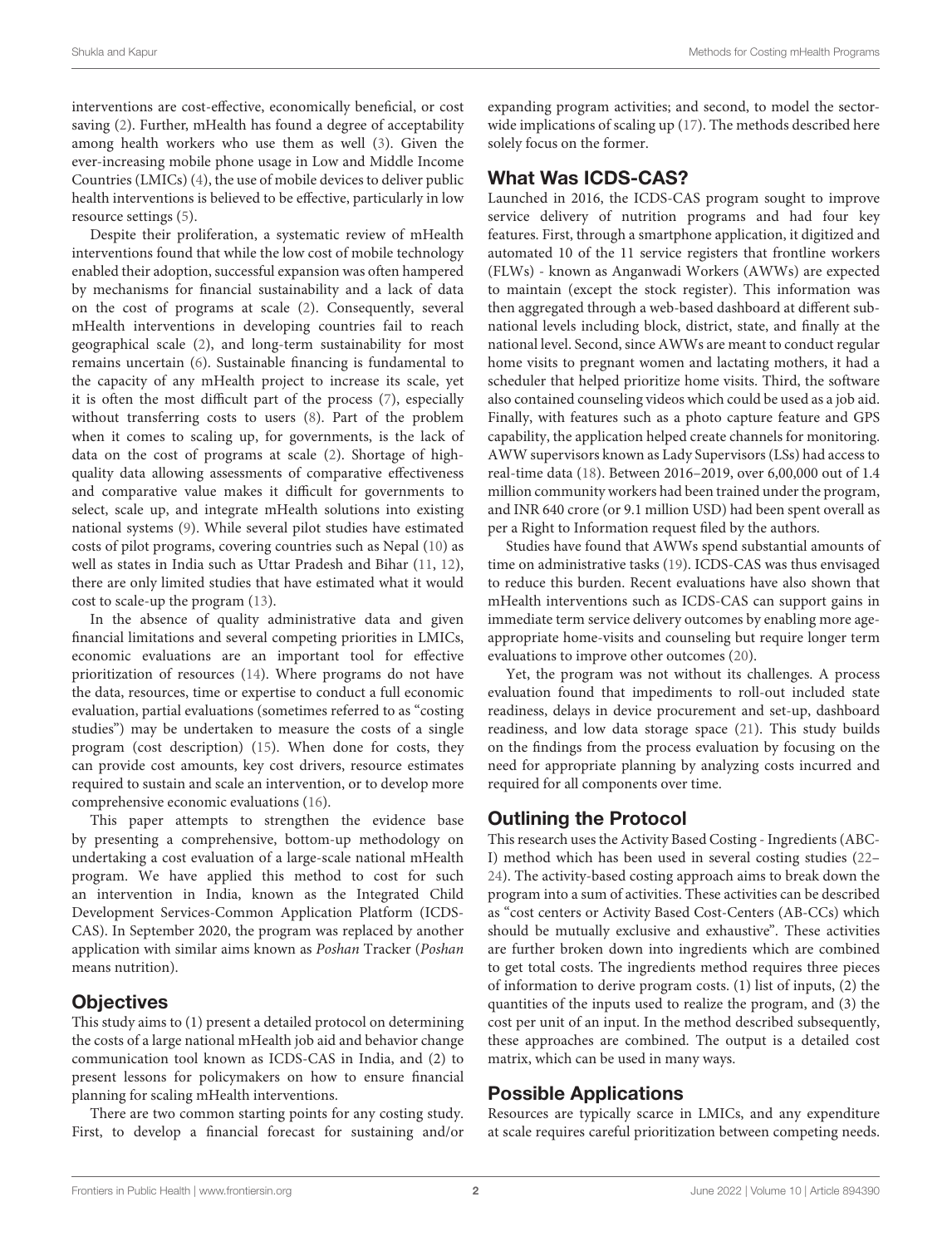Cost estimates can contribute to a more informed debate on resource allocation priorities [\(24\)](#page-9-13), and help make choices clearer for policymakers. Given their disaggregated nature, cost analyses using ABC-I are replicable across programs in other LMICs and can be used by policymakers to plan and budget for new programs, tailor existing programs as they develop, and to determine costs to measure the effectiveness of any program.

The objective of budgeting is estimating existing revenues required and likely expenditures as well as determining future funding needs. As mHealth programs expand across LMICs, every government will have to construct a budget including start-up costs, fixed costs, and variable costs, as well as creating annual or longer-term plans. ABC-I provides a basis for that. Furthermore, since ABC-I aims to disaggregate costs, it can be helpful in creating budgets tailored to a detailed rollout plan. For example, the program may only be launched in a limited geography or with limited features initially, and gradually expand.

Additionally, as with most government interventions, it is possible that some components of mHealth programs are phased out in the future, or the component-mix and resource-mix requires change. To this end, ABC-I can provide detailed inputs on the minutiae of the program and help visualize these changes easily. For example, this can help in determining the impact of delays or changes in the implementation modalities on total program costs.

Results using the ABC-I method can serve as a toolkit for governments, policymakers, donors, and practitioners. It allows for a comparison with other similar programs that could be rolled out across LMICs in the future.

# METHODS

The following five steps were involved in application of the ABC-I approach in this cost evaluation.

# Step 1: Developing a Detailed Description of the Intervention

This process involves sequentially listing out all processes and components that go into implementing the program as desired. This includes, but is not limited to, procurement of equipment, hiring staff, training of FLWs, mid-level managers, and officials, and setting up the monitoring and upkeep procedures. This helps in creating a timeline of all activities conducted for the intervention as well. This description helps in grasping the scope of the intervention and narrowing the focus on activities that require the most time, effort, and resources.

Detailed program descriptions can be created based on operational guidelines set by the implementing authority or be co-created with them. Primary documents used should ideally include the operations manual, impact pathways, training, hiring, and other process manuals, etc. Various partners need to be consulted to understand their exact role, if it is unclear from secondary sources.

# Step 2: Identify and Isolate Activity Based Cost-Centers (AB-CCs)

The procedure for this step is similar to the previous one and some degree of convergence between these steps is anticipated. The detailed checklist created in step one shall be used to identify mutually exclusive and exhaustive AB-CCs to avoid double counting and should be sufficiently detailed, to allow for granular analysis of each element of the intervention. A descriptive report helps identify all possible activities, and to break them down by which stage they are needed – start-up, maintenance, or scale-up. Every AB-CC itself comprises various "ingredients" that come together, and the various inputs needed for each activity. For example, training activities could be described as an AB-CC, broken down into ingredients such as FLW training, training of officials and other personnel. Each ingredient requires various inputs such as space to conduct the training, trainer's remuneration, and so on.

# Step 3: List all Ingredients That Go Into an **Activity**

Every activity must be broken down, as much as possible, into all its elements. This enables the compilation of a cost database, where all inputs and ingredients needed for a given activity are listed in detail. This database specifies the category, ingredient name and description, and a unit of measurement for each (for instance, wages are usually defined as the product of the wage rate per hour).

In this step, vital categories of inputs are delineated—shared vs. non-shared costs, fixed vs. variable costs, and recurrent vs. non-recurrent costs. Capital goods represent a type of fixed and non-recurrent cost which needs to be depreciated over the assets' potential life term. These include vehicles, buildings, etc. Recurrent costs include remuneration for personnel or maintenance costs, which are purchased frequently, often in regular intervals (daily, monthly, or annually). Sometimes for an ingredient, both recurrent and non-recurrent costs exist. For example, while the purchase of a smartphone for the mobile application is a fixed cost it is recurrent every few years because the lifespan of a phone rarely exceeds 2–3 years, whereas the phone servicing and maintenance is a recurrent cost.

This step also entails determining the number of units of each input required for any given activity such as the number of hours of the training agency's time, the number of mobiles and tablets needed, the amount of office space required, and so forth.

The first three steps shall occur simultaneously. Furthermore, they are iterative to an extent whereby new information should be included as and when required.

# Step 4: Compiling Unit Costs

For each activity and ingredient, unit costs are to be compiled from various sources including the government program budget and expenditure documents, training guidelines, procurement registers, etc. There can be certain ingredients for which exact unit costs cannot be compiled. For instance, when personnel work across multiple interventions including mHealth programs, the time they spend and therefore the remuneration paid to them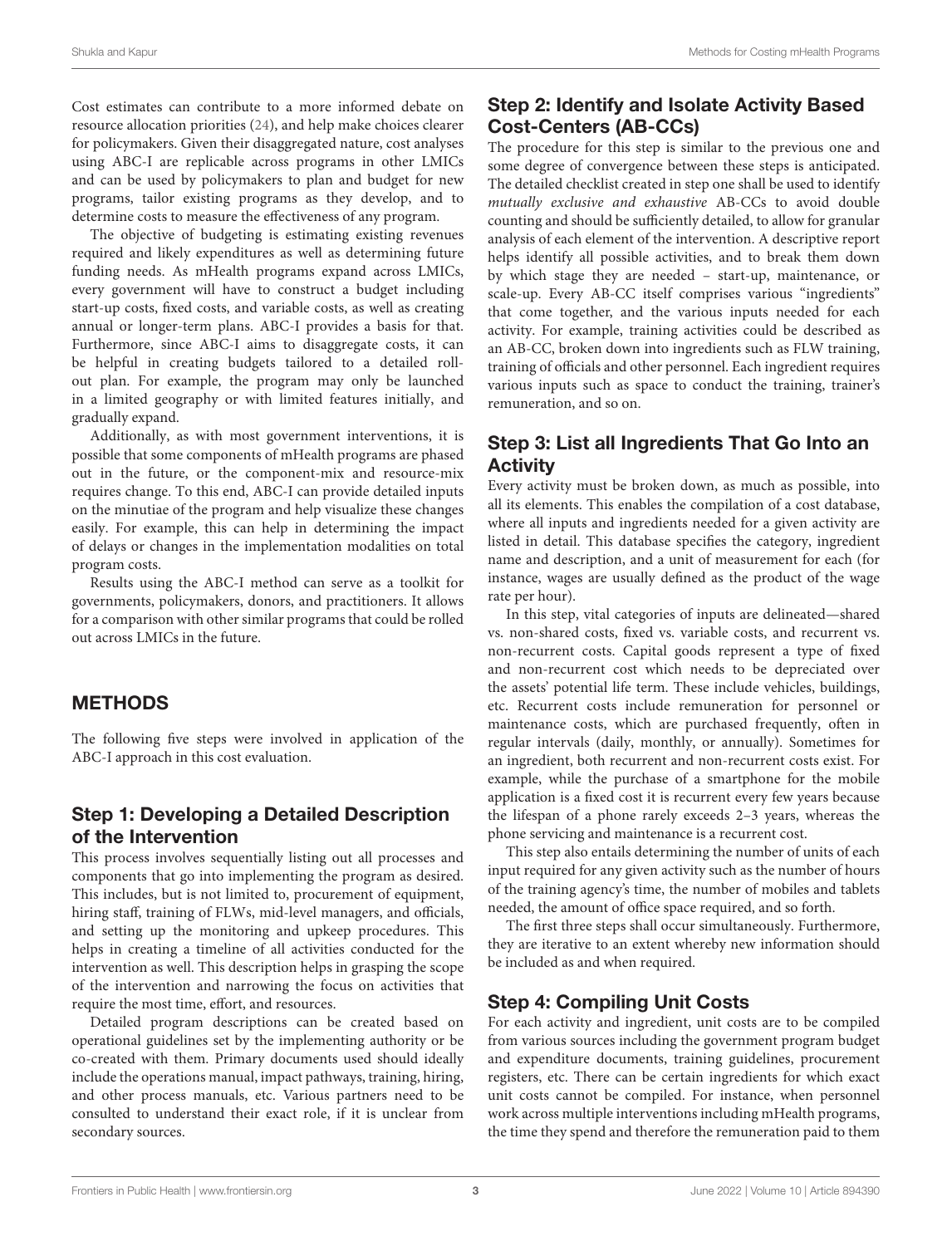solely for the mHealth program may be unclear. A mitigation strategy for such scenarios is mentioned in the subsection on limitations and mitigation.

Ideally, the cost of any activity should be measured as the total sacrifice made to complete that activity. For this purpose, we may have to use market prices as well as economic costs. It is important to note, however, that market prices may not reflect true economic costs. This is particularly true for inputs that are donated, capital inputs, or have distorted or non-existent markets. For our purpose, the idea is to include time costs, personal costs, and social costs, if any.

To cost for ICDS-CAS, unit costs were obtained from a central Indian state Madhya Pradesh (MP), which was one of the pilot states for the program.

## Accounting for Private and Social Costs

Private costs are those borne by individuals. Health interventions can affect the ability of people to work (they may have to spend more or less time away from work, and therefore affect the total resources available to them. The effect of productivity costs and gains should therefore be included in the study [\(24\)](#page-9-13). This covers values for non-market items. Some major non-market items include travel costs for various functionaries for the repair, maintenance, replacement of phones, submitting data, charging phones, and so on. Functionaries may not be compensated for certain costs; however, these should be included in the cost profile. Social costs entail costs that are not budgeted for, or don't have markets, and are borne by society or social structures. For most programs, such costs are typically negligible.

## Step 5: Estimating Total Costs

The total cost of each activity or AB-CC can now be calculated, as well as the total cost of the intervention. We have,

$$
Total \text{ Costs } (TC) = \sum_{1}^{n} AB - CC \text{ Costs}
$$

Where  $n$  is the total number of AB-CCs.

However, there are several adjustments that must be made when presenting these numbers. First, we need to account for the fact that there is a preference for consumption in the current time period, rather than consumption in any future time period. Therefore, we need to take discounted values for total costs in future years. The WHO recommends a discount rate of 3 per cent, to enable comparisons with other studies [\(24\)](#page-9-13). In addition, we can use discount rates specific to a country or state as well.

Second, we must index all costs based on inflation rates. That is, we must assess costs in real terms, and not in nominal terms. For example, if the intervention is to be scaled up in 2019, then costs calculated in 2018 must be adjusted for price inflation between 2018 and 2019.

Finally, to account for variability in program design and to test the sensitivity of assumptions, the activity-wise range of costs under different scenarios should be presented.

## Why ABC-I?

The advantages of using the ABC-I method are briefly outlined here. First, ABC-I is a method that provides detailed costs for each input and each activity they go into. Since we put each activity and input under a magnifying lens, calculating marginal costs is easier. Marginal costs are often needed to decide when estimating the scaled-up costs of the program. It is necessary to note that marginal costs are not constant with scale, and ABC-I accounts for that.

Secondly, ABC-I allows for clarity in the reporting of both prices and quantities at various levels and in different contexts. This approach allows us to estimate costs for this program in a different setting (replicability), or on a larger scale (scaling up) without any need to re-collect prices and quantities for different scenarios.

Thirdly, ABC-I accounts for indirect costs that cannot be attributed to a particular program alone. ABC allows us to apportion these costs for each input based on a direct tracing of personnel time to services [\(25\)](#page-9-14). For example, if personnel work across multiple interventions and only devote part of their time to the mHealth intervention in question.

This methodology is proposed as it brings clarity to the costing exercise by using unit costs, taking into account the possibility of double counting, and by allowing to account for indirect costs (social costs, private costs, among others).

# RESULTS AND DISCUSSION

### Key Outputs

The steps listed above lead to the production of two key outputs. First, the construction of a cost profile. This profile lists out the various costs associated with each activity in a comprehensive and disaggregated manner. A cost profile can list activities based on whether they are start-up costs, maintenance costs, or costs sustained during the scale-up process. We can then visualize the shape of the intervention with greater clarity, with information on which activities and inputs cost the most, require the bulk of maintenance costs, or are the costliest aspects of scaling up. This allows comparisons across activities and can inform discussions on optimizing the intervention.

Second, visualizing scale-up costs. Several mHealth interventions start as pilots but aim to scale-up. While an intervention is scaled up, input quantities, and therefore, costs may not increase in a linear fashion. This is particularly true of fixed costs, such as the physical infrastructure and overhead costs. Excluding certain inputs and costs is relatively straightforward using the ABC-I methodology proposed for this exercise. Simultaneously, it allows us to analyze the costs required to replicate the program in vastly different contexts.

There were several lessons from the application of ABC-I to understand ICDS-CAS costs. They are presented below:

# Lesson 1: Each Activity of mHealth Programs Have Several Ingredients Which Need to Be Budgeted for

An application of the method to costing for ICDS-CAS, found that broadly, the intervention could be categorized into 3 broad activities (**[Figure 1](#page-4-0)**):

1. Administrative costs which include all costs related to managing and organizing the implementation of ICDS-CAS.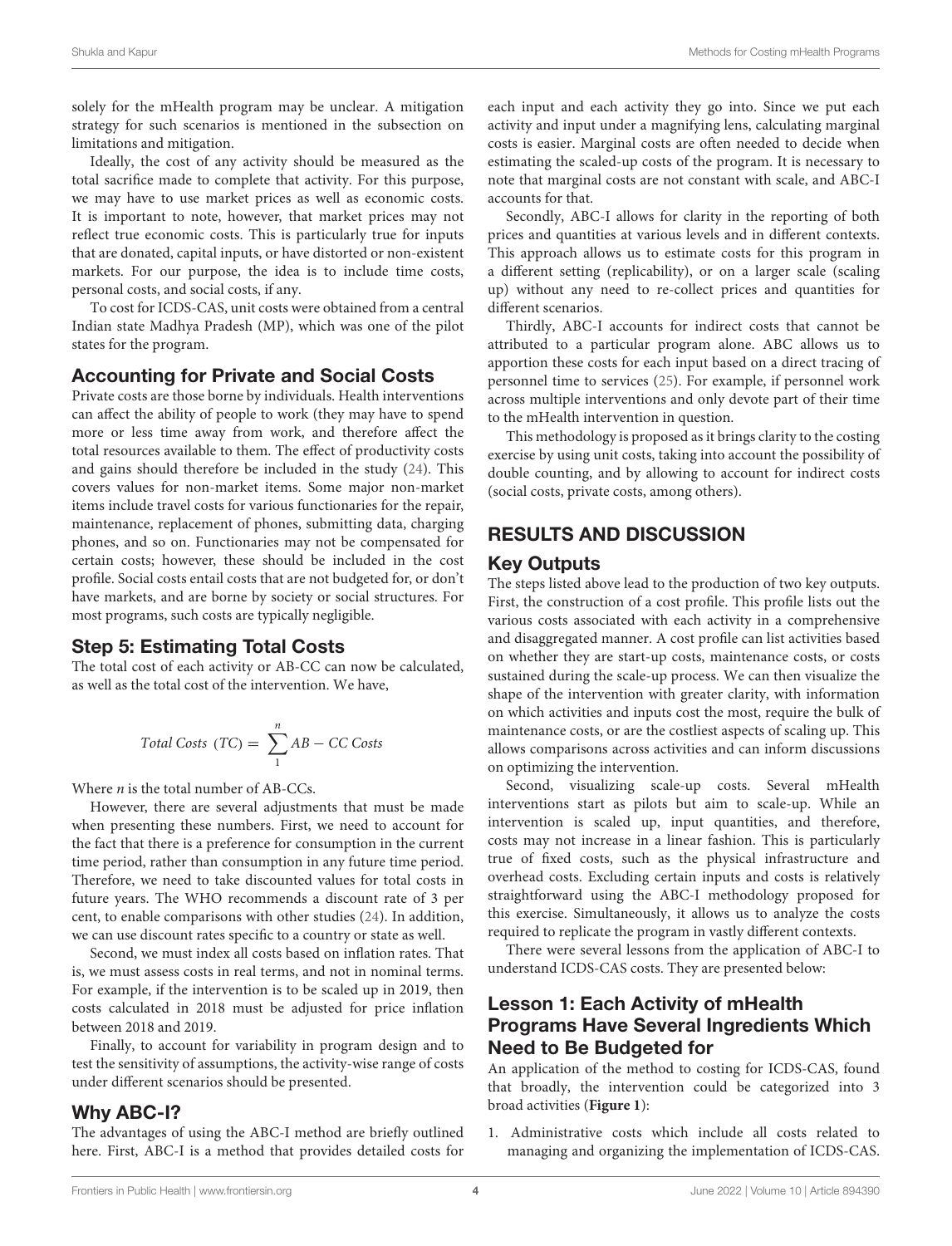

<span id="page-4-0"></span>At both the central and state level, project management units were set up to manage CAS, coordinating CAS implementation across states and districts, known as the Central Program Management Unit (CPMU) and the State Program Management Unit (SPMU). These include both non-recurring costs such as facility costs (furniture and equipment) and recurring costs such as personnel costs, expenses on electricity, stationery, etc. Examples of personnel included District Coordinators (DCs), District Project Assistants (DPAs), Block Coordinators (BCs), Block Project Assistants (BPAs)

2. Software and devices including costs for the software developer, Cloud Service Provider (CSP), and devices. Data collected through mHealth interventions requires huge cloud storage capacity. Simultaneously, device costs include not just the purchase of devices and accessories, but also costs to maintain and repair devices, and monthly usage fees.

The software component includes all costs incurred on developing the CAS platform incurred primarily by the Software Development Agency (SDA). The ingredients for the software developer include program management, software development, data analytics, impact assessment and improvement, field support, and travel.

3. Training costs include costs for the Training Agency (TA), and related training costs. The two main parts to training costs are designing and implementing the training, and providing the resources (location, food, etc.) for the same.

Each of the major components (administrative costs, software and device costs, and training costs in the case of ICDS-CAS) have several ingredients which need to be budgeted for. Moreover, programs must be augmented with continuous training, supervision and the provision of equipment as well as planning costs over time [\(26\)](#page-9-15). An example of the cost profile for ICDS-CAS is given in the format below (**[Table 1](#page-5-0)**).

# Lesson 2: The Major Limitation of ABC-I Is Data Availability, but It Can Be Mitigated

There are many kinds of data gaps that may exist. First, certain costs may be unavailable. With government programs, several costs might be sensitive, and access may be restricted. It is also possible that figures obtained may be estimates themselves. For instance, while applying the ABC-I method to cost for ICDS-CAS in India, detailed data on cloud storage costs, costs for maintaining the call center, and costs for the program management unit were not available and had to be inputted based on limited information. For pilot programs, it is also hard to predict how large or small certain costs would be if the program scaled up. The lack of cost data has been a challenge while evaluating other mHealth interventions as well [\(27\)](#page-9-16).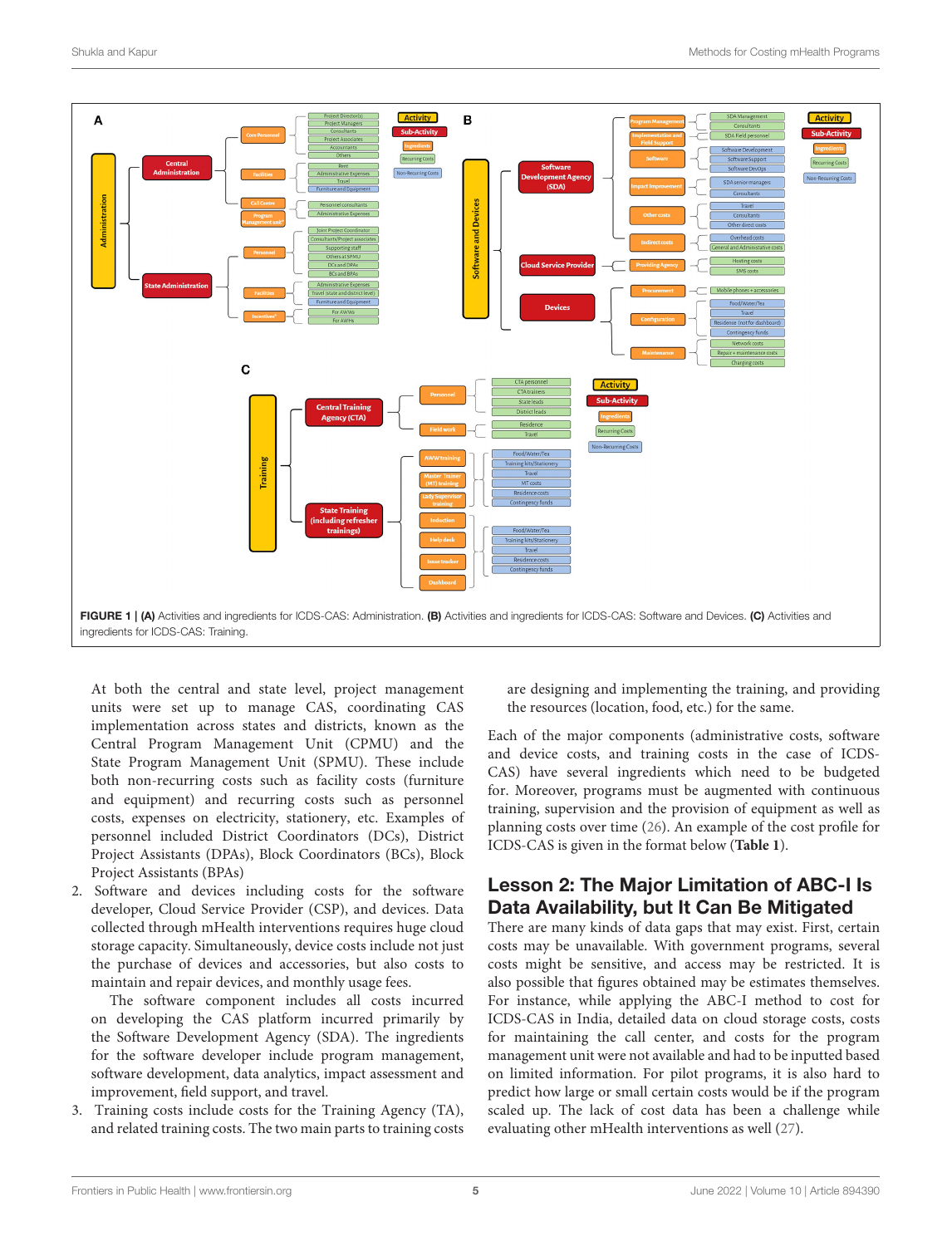<span id="page-5-0"></span>

|  |  |  | TABLE 1   An example of assumptions while costing for ICDS-CAS. |  |  |  |
|--|--|--|-----------------------------------------------------------------|--|--|--|
|--|--|--|-----------------------------------------------------------------|--|--|--|

| Type                                            | <b>Assumption and method</b>                                                                                                                                                                                                                                                                                                     |  |  |
|-------------------------------------------------|----------------------------------------------------------------------------------------------------------------------------------------------------------------------------------------------------------------------------------------------------------------------------------------------------------------------------------|--|--|
| Personnel time costs                            | Costs for setting up and managing the CPMU are<br>taken from quidelines issued on 26.02.18. Since<br>these costs are for the scheme as a whole and not<br>just for the specific mHealth intervention, we have<br>apportioned 70% of the total CPMU costs to CAS in<br>year 1, 50% in year 2, and 30% in year 3 and<br>thereafter |  |  |
|                                                 | Since states oversee implementation, we assumed<br>that 90% of time of SPMU resources in year 1, 70%<br>in year 2, and 50% in year 3 and thereafter<br>(personnel and office costs).                                                                                                                                             |  |  |
| Absence of Cloud<br>Storage Provider Costs      | We calculated average month wise per AWW costs<br>and multiplied that by the number of AWWs in a<br>state. This assumes that cloud storage provider<br>costs scale linearly.                                                                                                                                                     |  |  |
| Software Developer                              | For calculating scale-up costs, centrally incurred<br>costs of software are based on total grant given for<br>software development. Further, additional<br>administrative costs of the software developer were<br>also included                                                                                                  |  |  |
| Life span related<br>assumptions for<br>Devices | We assumed a device has an average life of 3 years.                                                                                                                                                                                                                                                                              |  |  |

Second, estimating exact annual costs is difficult, given the dynamic evolution of programs. Several programs are rolled out in a phased manner, starting with a pilot. In the absence of information on how the program would evolve in the next, say 5– 10 years, costing must be based on current guidelines. Therefore, changes in costing due to economies of scale, technological dividends, or a change in the implementation design if the scale-up is staggered are hard to account for.

Relatedly, as programs are scaled up, costs across geographical settings might not be available in disaggregated form. In a country like India, for instance, every state may eventually have a slightly different implementation model based on their current technological and administrative capacity. This would impact how the intervention is scaled and costed. Finally, assigning costs for personnel working across interventions and programs might be challenging in absence of a detailed time-use study, as mentioned before.

To mitigate some of these limitations, assumptions can play a critical role. These could be assuming proxy values for certain costs, assuming time spent by personnel on the program, more general things such as identifying different sources, and setting discount rates, inflation rates, conversion rates, etc. All these assumptions must be carefully listed out to enable replication and justified as well.

The sensitivity of each assumption should also be tested i.e., how much do costs change with changing assumptions. For instance, how much do total costs vary if we assume that certain personnel spend 50% of their time on the mHealth program instead vs. if this figure were 70%. These assumptions are useful in calculating the range of possible costs under different sets of assumptions and should be used as a guide to a more <span id="page-5-1"></span>TABLE 2 | Ratio of Recurring and non-recurring costs across activities.

| <b>Activity</b>             | Ratio of recurring<br>costs | Ratio of<br>Non-recurring costs |  |
|-----------------------------|-----------------------------|---------------------------------|--|
| Central Administration      | 86                          | 14                              |  |
| State Administration        | 94                          | 6                               |  |
| Administration              | 94                          | 6                               |  |
| Software Developer          | O                           | 100                             |  |
| Cloud service provider      | 100                         | $\Omega$                        |  |
| Devices                     | 20                          | 80                              |  |
| <b>Software and Devices</b> | 25                          | 75                              |  |
| <b>Training Agency</b>      | O                           | 100                             |  |
| State training              | 50                          | 50                              |  |
| Training                    | 45                          | 55                              |  |
| Total                       | 41                          | 59                              |  |
|                             |                             |                                 |  |

comprehensive planning and budgeting exercise. An example of some assumptions, used when calculating costs for ICDS-CAS are given below.

A related strategy is to leverage data collected by various studies and surveys which analyze different aspects of programming including time use of personnel. This data can be directly used while inputting unit costs, or indirectly in the form of using it in assumptions to proxy for certain costs.

# Lesson 3: mHealth Technology Life Cycles Have Financial Implications

Overall costs of the program are the most important costs to highlight, as well as per FLW costs. Along with this, costs for each component should be noted as well. For example, for ICDS-CAS, 55% of total costs at scale would have been on buying devices. This is then followed by the cost of conducting state level training of AWWs and LSs, at 18%, and state administration at 17% of the total costs incurred.

Any cost description should differentiate between recurring fixed costs, variable costs, and onetime capital costs. As an example, within the AB-CC 'software and devices', cloud storage costs are all recurring costs, while all costs for the software developer are non-recurring.

Overall, for ICDS-CAS, in year 1, non-recurring costs account for 59% of total costs with the bulk being costs for devices (75% of recurring costs) and training (15% of recurring costs) (**[Table 2](#page-5-1)**). Their proportions however decreased significantly in subsequent years. Instead, the proportion of recurring costs related to administrative costs and cloud storage increased. Accounting for these changes is useful to plan resources, particularly for the medium term.

At the same time, for financial sustainability of mHealth interventions, it is important to remember the life cycle of technology. The cyclical nature of fixed costs must therefore be accounted for over time. Over time, costs across programs can also be reduced by avoiding monolithic architecture and investing in interoperability [\(6\)](#page-8-5).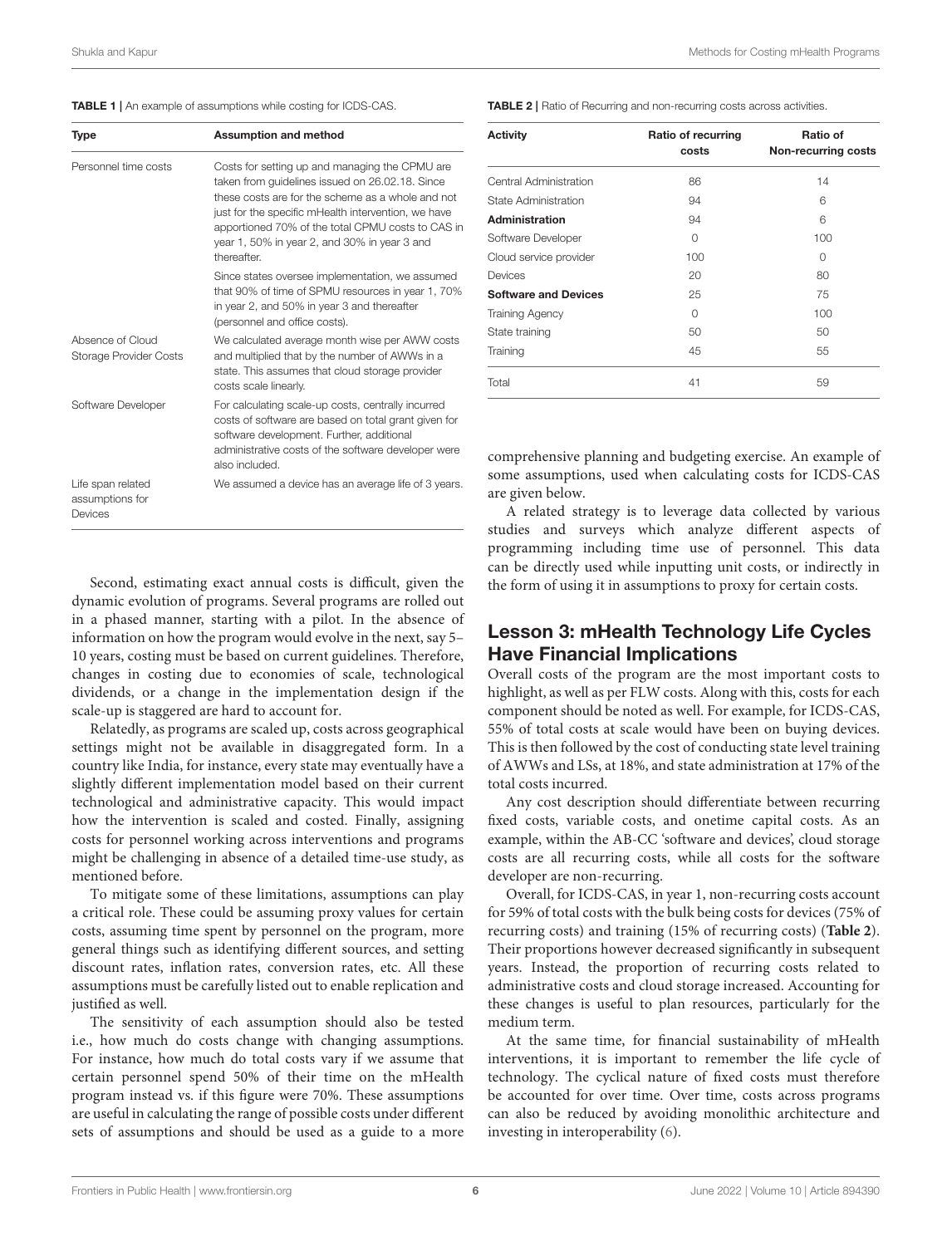

<span id="page-6-0"></span>Certain non-recurring costs such as devices and other equipment may need to be replaced every 3–5 years. Extending this analysis over a 10-year period for ICDS-CAS and accounting for inflation and discount future spending in present time, shows a non-linear cost progression. Thus, while year 4, 7 and 10 sees significant spikes in costs due to replacement of devices and other equipment, for the remaining years costs are less than half the costs incurred in year 1 (**[Figure 2](#page-6-0)**). Moreover, following year 1, costs would be highest in year 10 which in addition to replacement of devices, assumes replacement of other furniture and equipment. Similarly, since it is assumed that most training will be conducted in year 1, the training costs in subsequent years pertain only to refresher training and thus decrease from the second year.

# Lesson 4: Determine Cost Locations and all Sources of Funding Including Non-government Sources

In the early stage of large mHealth interventions, sources of funding may include non-government ones including donor funding, implementing organizations responsible for training etc. It is thus useful to disaggregate costs based on the source of funding for each component. Paired with plans to spend funds over time, this also ensures that the funds are sourced appropriately, and advance planning can ensure the government has funds coming through for the program. Furthermore, it should attempt to quantify any in-kind contributions they may receive from other organizations, and identify cost-share opportunities [\(7\)](#page-8-6).

Restrictions on the use of government money may impede implementation by impacting procurement, including the procurement of third-party software and hardware and ongoing maintenance and support from vendors with the necessary skill sets. Continued donor funding can be difficult to sustain but nevertheless provides added flexibility to be responsive to evolving needs on the ground [\(6\)](#page-8-5).

For ICDS-CAS, costs such as central administration and cloud storage were fully funded by the Union government. For the others, costs were shared between the Union government and states in an 80:20 ratio for large states, 95:5 for hilly states, and 100:0 for UTs, as per scheme cost-sharing norms. In India, based on this fund sharing pattern, a majority (78%) of the total scaled up costs for ICDS-CAS in year 1 was to be funded by the Union government. State governments combined would have to fund 17% of the total costs. The remaining costs for training and software development were to be borne by nongovernment entities.

# Lesson 5: Cost Estimates Are Subject to a Set of Assumptions, Which Allows for Scenario-Building

One of the major challenges of costing studies is the absence of disaggregated financial data [\(28\)](#page-9-17). To address this challenge, a series of clear assumptions must be used and disclosed to ensure studies can be replicable. Another advantage of using different assumptions is that it allows for scenario building. For example, what would costs be if the program were scaled only to some regions and not the entire country; what would costs be if programmatic norms were different say, regarding training of FLWs; how would costs change with different unit costs; and how would costs vary with the addition of new components. These scenarios provide various paths that the program can take, and can help decision-makers make more informed choices. Some examples are given below, in the context of ICDS-CAS (**[Table 3](#page-7-0)**).

In the absence of information on exact time spent by the CPMU and SPMU staff on ICDS-CAS specifically, assumptions had to be made regarding personnel time, as mentioned above. Administrative costs account for only 17% of total costs and thus changing the assumption did not significantly impact the overall costs.

On the other hand, software and device costs are driven primarily by device costs and the support required for configuration. The purchase price for devices can thus alter costs in a significant way. To the extent that the application doesn't change radically in the future, we can assume that device costs should not rise in the future. In fact, devices have been getting cheaper over time. However, if the application requires a better device for optimal performance, costs may rise. Therefore, total program costs are sensitive to the way the application will be structured in the future, and the way the application is used.

For training, costs vary substantially based on the amount of support to be provided by the TA, whether the training is to be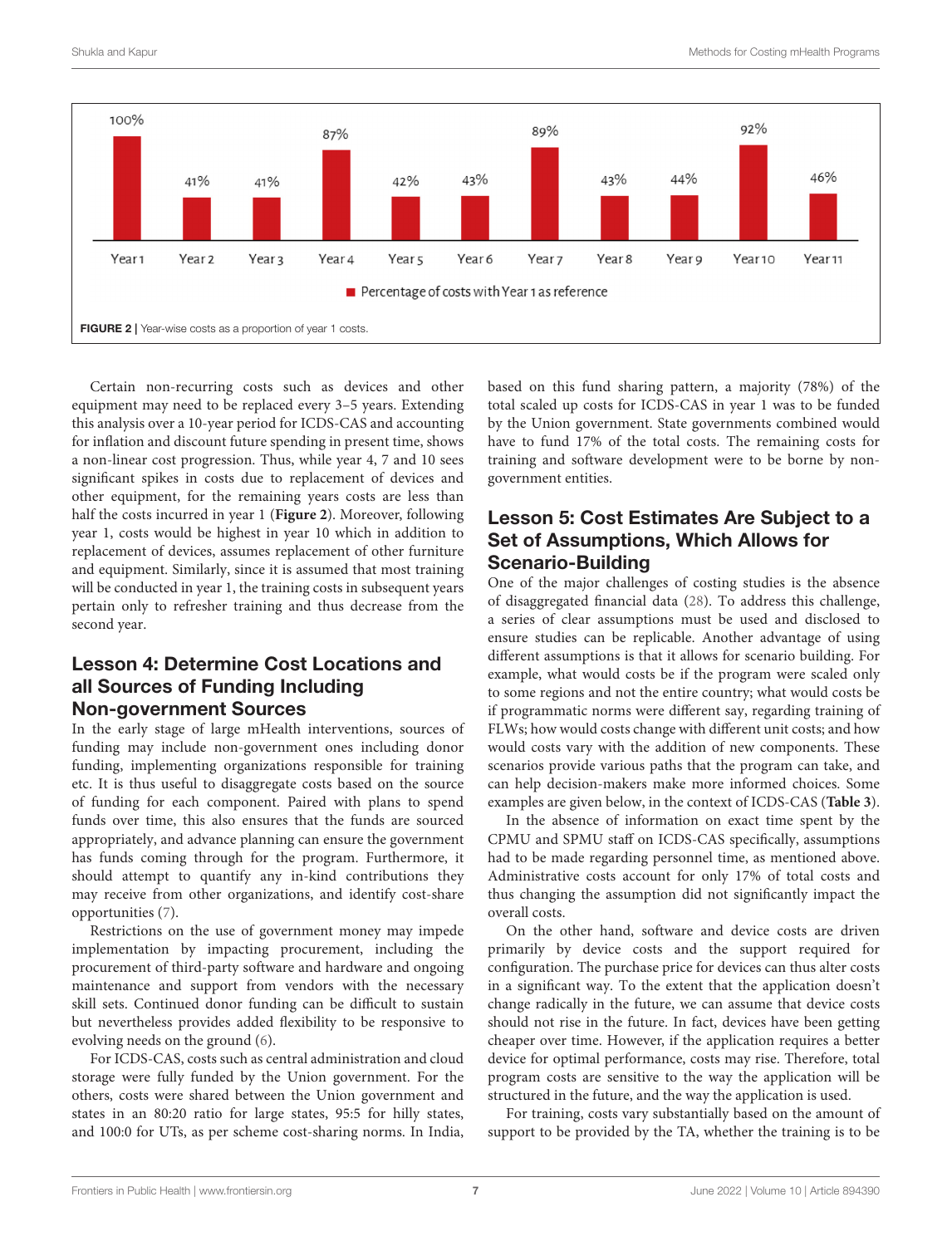<span id="page-7-0"></span>TABLE 3 | Cost variability as a proportion of expected costs due to changes in assumptions: an example.

|                                             | Minimum cost scenario                                                                                                                                                                                                       | <b>Expected/presented scenario</b>                                                                                                                                                                                                                                                     | Maximum cost scenario                                                                                                                                                                                                                                   |
|---------------------------------------------|-----------------------------------------------------------------------------------------------------------------------------------------------------------------------------------------------------------------------------|----------------------------------------------------------------------------------------------------------------------------------------------------------------------------------------------------------------------------------------------------------------------------------------|---------------------------------------------------------------------------------------------------------------------------------------------------------------------------------------------------------------------------------------------------------|
| <b>Central Administration</b>               |                                                                                                                                                                                                                             |                                                                                                                                                                                                                                                                                        |                                                                                                                                                                                                                                                         |
| Assumptions                                 | 30% personnel time spent on CAS;<br>All equipment and furniture available;<br>No project management unit (PMU)                                                                                                              | 70% personnel time spent on CAS;<br>Equipment and furniture purchased<br>as per national guidelines; No project<br>management unit                                                                                                                                                     | 100% personnel time spent on CAS;<br>Equipment and furniture purchased<br>as per national quidelines; PMU<br>costing information as per key<br>stakeholder(s)                                                                                           |
| Amount as a proportion of<br>expected costs | 42%                                                                                                                                                                                                                         | 100%                                                                                                                                                                                                                                                                                   | 761%                                                                                                                                                                                                                                                    |
| <b>State Administration</b>                 |                                                                                                                                                                                                                             |                                                                                                                                                                                                                                                                                        |                                                                                                                                                                                                                                                         |
| Assumptions                                 | 50% personnel time spent on CAS,<br>Costs from the pilot state (MP); All<br>equipment and furniture available; No<br>incentives given                                                                                       | 90% personnel time spent on CAS,<br>Costs from the pilot state (MP);<br>Equipment and furniture purchased<br>as per MP norms; No incentives given                                                                                                                                      | 100% time spent on CAS, Costs as<br>per national guidelines; All equipment<br>and furniture available; Incentives<br>given and all FLWs meet inclusion<br>criteria                                                                                      |
| Amount as a proportion of<br>expected costs | 90%                                                                                                                                                                                                                         | 100%                                                                                                                                                                                                                                                                                   | 569%                                                                                                                                                                                                                                                    |
| <b>Software and Devices</b>                 |                                                                                                                                                                                                                             |                                                                                                                                                                                                                                                                                        |                                                                                                                                                                                                                                                         |
| Assumptions                                 | Costs for devices, network, and<br>configuration based actual<br>expenditure in the pilot state (MP); No<br>additional support by TA                                                                                        | Costs for devices, network, and<br>configuration based actual<br>expenditure in the pilot state (MP); No<br>additional support by TA                                                                                                                                                   | Device and network costs as per<br>national quidelines; Configuration<br>costs as per actual expenditure in the<br>pilot state (MP); Additional support<br>costs as per TA; additional SDA costs<br>incurred                                            |
| Amount as a proportion of<br>expected costs | 100%                                                                                                                                                                                                                        | 100%                                                                                                                                                                                                                                                                                   | 194%                                                                                                                                                                                                                                                    |
| <b>Training</b>                             |                                                                                                                                                                                                                             |                                                                                                                                                                                                                                                                                        |                                                                                                                                                                                                                                                         |
| Assumptions                                 | Initial training: based on norms in the<br>pilot state and costs as per national<br>guidelines; Refresher training: Norms<br>and costs as per national guidelines,<br>non-residential training; No additional<br>TA support | Initial training: based on norms in the<br>pilot state and costs as per national<br>guidelines; Refresher training: based<br>on norms in the pilot state and costs<br>as per national guidelines, residential<br>training for district and block officers;<br>No additional TA support | Initial training: based on norms in the<br>pilot state, residential training for<br>FLWs; Refresher training: Norms and<br>costs as per national quidelines,<br>residential training for all; Continued<br>TA support with 1 person per for 6<br>months |
| Amount as a proportion of<br>expected costs | 95%                                                                                                                                                                                                                         | 100%                                                                                                                                                                                                                                                                                   | 287%                                                                                                                                                                                                                                                    |
| <b>Overall costs</b>                        |                                                                                                                                                                                                                             |                                                                                                                                                                                                                                                                                        |                                                                                                                                                                                                                                                         |
| Total                                       | 97%                                                                                                                                                                                                                         | 100%                                                                                                                                                                                                                                                                                   | 265%                                                                                                                                                                                                                                                    |

residential or not, and whether some groups require refresher training. For ICDS-CAS, the main assumption impacting training costs is whether training is residential or not.

# **CONCLUSION**

Mhealth interventions for health and nutrition have been studied at length. There are three primary gaps which have been highlighted which are addressed with the methods and lessons described above. First, is the reporting on program sustainability, scale-up costs, and long-term effects of the intervention [\(29\)](#page-9-18). Second, all the active ingredients of the intervention are reported in sufficient detail [\(30\)](#page-9-19). Relatedly, these components should be reassessed before scaling, with an emphasis on effectively responding to government procurement and distribution challenges, which should be costed for. Third, sustainability strategies tend to focus on initial capital investment rather than ongoing recurring costs [\(31\)](#page-9-20).

Adding to the literature, the study presents the method from the first attempt at costing a large-scale national mHealth intervention in India. In India's context, applicable to other developing countries as well, there are several crucial related lessons related to scaling up. The study highlights five key lessons while costing for mHealth programs. First, that there are many activities and ingredients that must be budgeted for and discussed while planning and implementing mHealth programs. Second, the ABC-I method described in this paper provides great clarity on costs, yet its major limitation is the availability of data. Given that ABC-I aims to be as comprehensive and disaggregated as possible, a large amount of data is required. The lack of data for activities and inputs must be mitigated with the careful use of assumptions. These assumptions should be clearly listed out, and their sensitivity should be tested as well, as an indication of robustness of the costing study. Third, mHealth technology life cycles have financial implications. This includes understanding the life cycle of the technology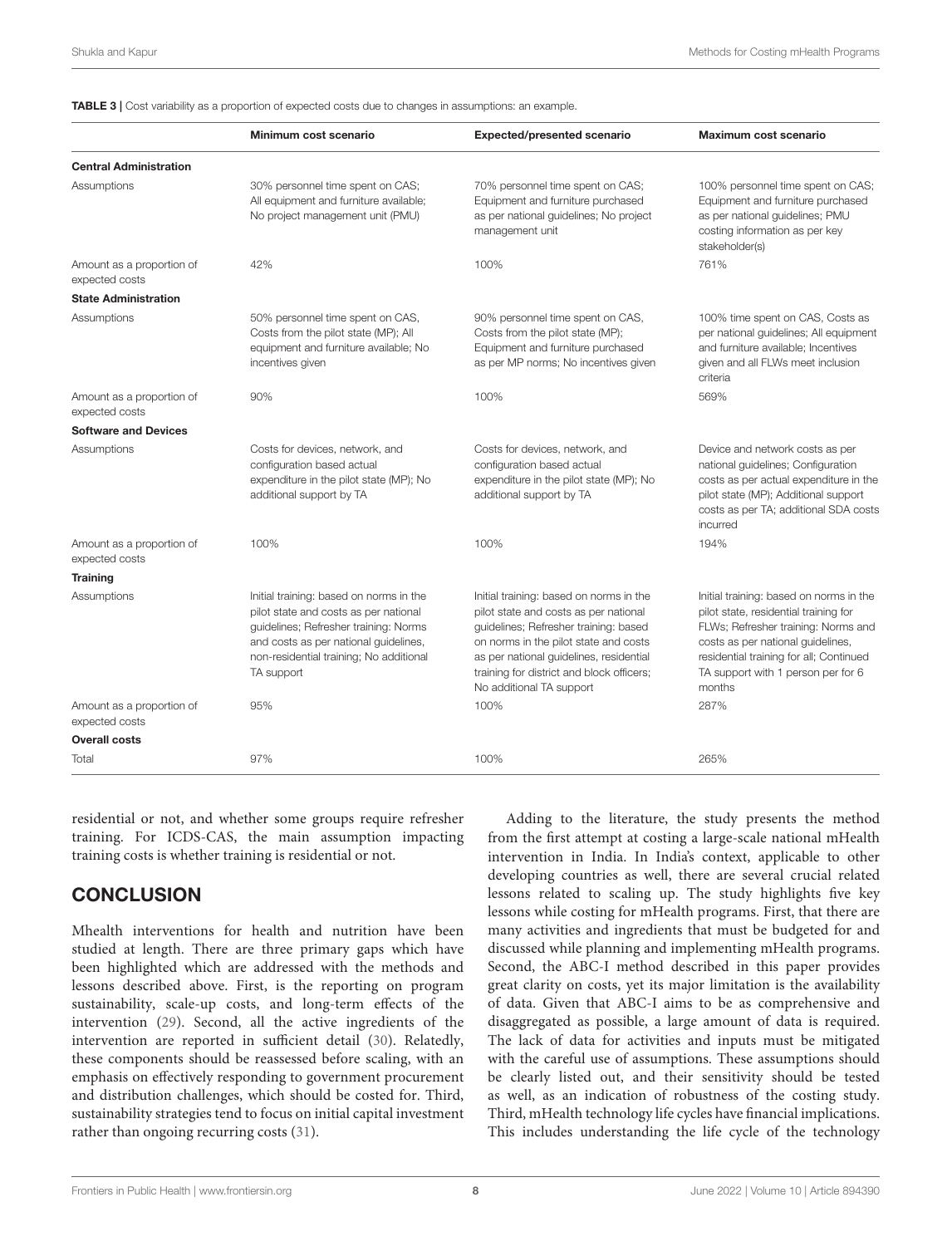used. For example, phones must be replaced every 2–3 years, which must be budgeted for. Fourth, in the early stages of a large mHealth intervention, sources of funding may include non-government sources. Embedding digital health solutions into health systems will require transitioning management and ownership to government partners who will have to bear the additional costs. Fifth, since costing estimates are subject to a set of assumptions, a disaggregation of costs allows for scenario-building, which is useful while planning ahead. Pilot costs are very different from costs at scale, and in fact, the component mix may be completely different, which should be kept in mind. As they say, you may pilot "apples" but have to scale "oranges" [\(31\)](#page-9-20). At the same time, defining governance structures and roadmaps up front is helpful while scaling and taking decisions over future program pathways [\(31\)](#page-9-20).

As mHealth programs expand globally, governments and policymakers require a lot of information not just on their effectiveness, but on financial implications as well. For fullscale sustainability, financing for all aspects of digital health solutions needs to be integrated into routine health budgets and the budgeting processes. Gathering and estimating program costs is essential for LMICs, given that resources are typically scarce and there are several competing priorities. Project teams should also keep in mind that drafting a budget should not be a one-off event. Budgets should be revisited regularly since funding, assumptions and activities can all change. Regular reviews will assist project teams to plan appropriately for increasing their scale and managing resources efficiently [\(7\)](#page-8-6). This entails not just costing and budgeting for the long term. Given that building consensus around the roles of national and state governments, implementing and technical partners and donors has been a challenge, it entails sustaining relationships that navigate the corridors of power between different stakeholders across governments and funding agencies [\(6,](#page-8-5) [31\)](#page-9-20).

Exercises such as the costing method described above can be used by policymakers to plan and budget for new programs, tailor existing programs as they develop, and to determine the cost-effectiveness of any program. For India specifically,

# **REFERENCES**

- <span id="page-8-0"></span>1. European Observatory on Health Systems and Policies, Fahy N, Williams GA. Use of Digital Health Tools in Europe: Before, During and After COVID-19. Copenhagen: World Health Organization. Regional Office for Europe (2021). p. 34.
- <span id="page-8-1"></span>2. Iribarren SJ, Cato K, Falzon L, Stone PW. What is the economic evidence for mHealth? a systematic review of economic evaluations of mHealth solutions. PLoS ONE. (2017) 12:e0170581. doi: [10.1371/journal.pone.0170581](https://doi.org/10.1371/journal.pone.0170581)
- <span id="page-8-2"></span>3. Palazuelos D, Diallo AB, Palazuelos L, Carlile N, Payne JD, Franke MF. User perceptions of an mHealth medicine dosing tool for community health workers. JMIR Mhealth Uhealth. (2013) 1:e2. doi: [10.2196/mhealth.2459](https://doi.org/10.2196/mhealth.2459)
- <span id="page-8-3"></span>4. The State of Mobile Internet Connectivity 2021. (2021). Available online at: [https://www.gsma.com/r/wp-content/uploads/2021/09/The-State-of-](https://www.gsma.com/r/wp-content/uploads/2021/09/The-State-of-Mobile-Internet-Connectivity-Report-2021.pdf)[Mobile-Internet-Connectivity-Report-2021.pdf](https://www.gsma.com/r/wp-content/uploads/2021/09/The-State-of-Mobile-Internet-Connectivity-Report-2021.pdf) (accessed May 9, 2022).
- <span id="page-8-4"></span>5. Abreu FD, Bissaco M, Silva A, Boschi S, Scardovelli T, Santos M, et al. The use and impact of mHealth by community health workers in developing

the government of India has replaced ICDS-CAS with a new mHealth intervention known as Poshan Tracker, and similar interventions are being launched globally. With that in mind, we hope that this analysis can help assess the resources necessary to undertake or sustain similar interventions including in lowresource settings.

# DATA AVAILABILITY STATEMENT

The original contributions presented in the study are included in the article/supplementary material, further inquiries can be directed to the corresponding author.

# AUTHOR CONTRIBUTIONS

AK and RS conceptualized the paper outline. RS conducted the literature review with inputs from AK. RS collected and analyzed the data, while AK reviewed the data analysis. RS wrote the first draft of the manuscript and AK reviewed it and provided feedback, suggestions, and comments. AK also edited significant sections of the manuscript. Both authors contributed to manuscript revision, read, and approved the submitted version.

# FUNDING

This study was funded by Grant No. OPP1158231 from the Bill and Melinda Gates Foundation (BMGF) to the University of California, San Francisco.

# ACKNOWLEDGMENTS

The study was supported by comments from Purnima Menon who reviewed and provided suggestions for the framing. In addition, the authors are grateful to Dilys Walker, Lakshmi Gopalakrishnan, Lia Fernald, Nadia Diamond-Smith, and Sumeet Patil for their insight. This work was supported by Devashish Deshpande and Swapna Ramteke in the initial phases, and Tanya Rana in the final phases. Lastly, we thank Sanjeev Sridharan and Rahul Mullick for their support for this study.

and least developed countries: a systematic review. Res Biomed Eng. (2021) 1:37. doi: [10.1007/s42600-021-00154-3](https://doi.org/10.1007/s42600-021-00154-3)

- <span id="page-8-5"></span>6. LeFevre A, Chamberlain S, Singh NS, Scott K, Menon P, Barron P, et al. Avoiding the road to nowhere: policy insights on scaling up and sustaining digital health. Global Policy. (2021) 12:110–4. doi: [10.1111/1758-5899.12909](https://doi.org/10.1111/1758-5899.12909)
- <span id="page-8-6"></span>7. World Health Organization, United Nations Foundation, UNDP/UNFPA/WHO/World Bank Special Programme of Research D and RT in HR, Johns Hopkins University. The MAPS Toolkit: mHealth Assessment and Planning for Scale. Geneva: World Health Organization (2015).
- <span id="page-8-7"></span>8. Mangone ER, Agarwal S. L'Engle K, Lasway C, Zan T, Beijma H van, et al. Sustainable cost models for mHealth at scale: modeling program data from m4RH Tanzania. PLoS ONE. (2016) 11:e0148011. doi: [10.1371/journal.pone.0148011](https://doi.org/10.1371/journal.pone.0148011)
- <span id="page-8-8"></span>9. World Health Organisation, Executive Board. mHealth: Use of Mobile Wireless Technologies for Public Health, Report by the Secretariat. (2016). Available online at: [https://apps.who.int/gb/ebwha/pdf\\_files/EB139/B139\\_8](https://apps.who.int/gb/ebwha/pdf_files/EB139/B139_8-en.pdf) [en.pdf](https://apps.who.int/gb/ebwha/pdf_files/EB139/B139_8-en.pdf) (accessed May 9, 2022).